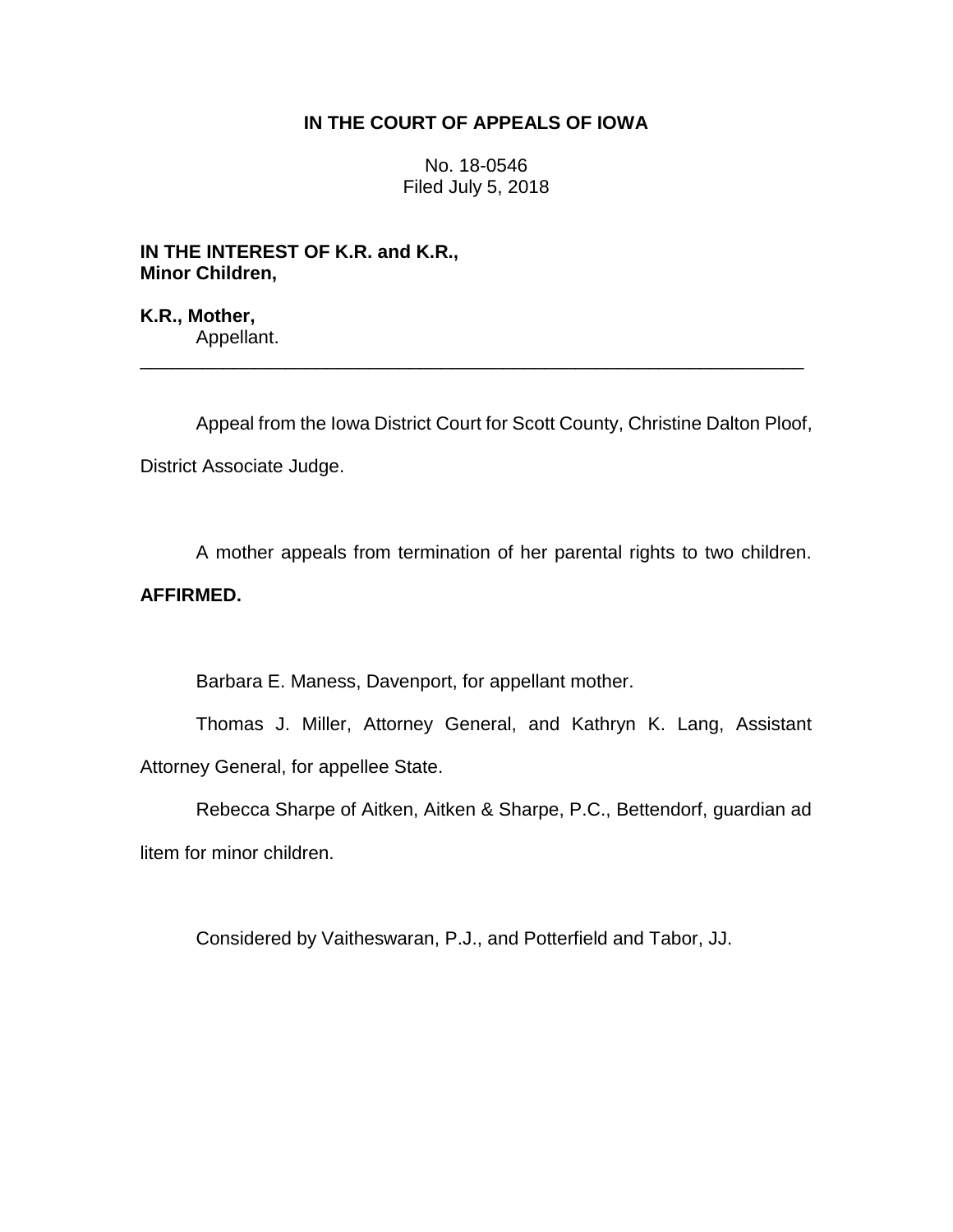**TABOR, Judge.**

 $\overline{a}$ 

Kendall is the mother of K-e.R. and K-n.R, aged five and three.<sup>1</sup> She challenges the order terminating her parental rights. She argues the State failed to offer sufficient proof the children could not be returned home; the Iowa Department of Human Services (DHS) did not make reasonable efforts to reunite the family; and termination was not in the children's best interests. On our de novo review of the record, we affirm.<sup>2</sup>

The DHS removed K-e.R. and K-n.R. from their mother's custody in June 2017 when Kendall and her paramour were charged with possession with intent to deliver a controlled substance. They had cocaine, heroin, marijuana, and drug paraphernalia in their home within easy reach of the children. K-e.R. tested positive for cocaine and tetrahydrocannabinol; the concentration of cocaine was so high, it is likely he ingested it. K-n.R. could not be tested because his hair was too short. Kendall admitted smoking marijuana around the children. She was convicted of felony child endangerment. The DHS returned a founded child abuse assessment against Kendall for both denial of critical care and presence of illegal drugs in a child's body. The DHS placed the children with Kendall's sister, Angela, where they have remained throughout the case.

 $1$  K-n.R.'s father is deceased. K-e.R.'s father was not involved in this case.

 $2$  We review child welfare proceedings de novo, which means examining both the facts and law and adjudicating anew those issues properly preserved and presented. *In re L.G.*, 532 N.W.2d 478, 480 (Iowa Ct. App. 1995). We are not bound by the juvenile court's factual findings but give them weight, especially when witness credibility is a key consideration. *See In re M.W.*, 876 N.W.2d 212, 219 (Iowa 2016). As the petitioning party, the State must offer clear and convincing proof, which means we see no "serious or substantial doubts as to the correctness [of] conclusions of law drawn from the evidence." *In re D.W.*, 791 N.W.2d 703, 706 (Iowa 2010) (quoting *In re C.B.*, 611 N.W.2d 489, 492 (Iowa 2000)).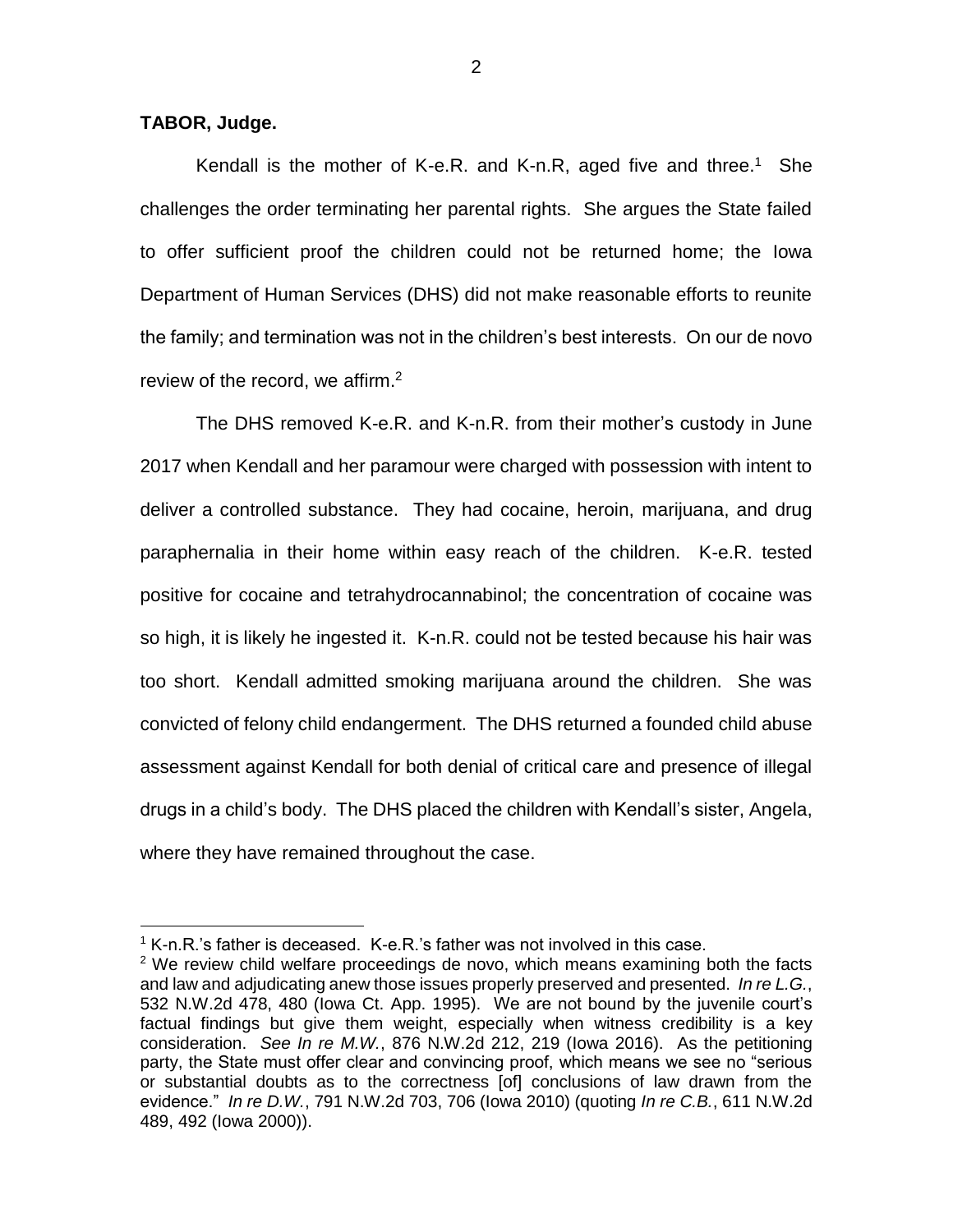After her release from jail, Kendall moved to Chicago and lost contact with the DHS. In its adjudicatory order, the court ordered the mother to establish a stable, drug-free home for the children; participate in drug testing; and apply for entry to Family Wellness Court. Although she made occasional telephone contact with DHS workers, Kendall said she did not intend to return from Chicago. She also occasionally saw the children with Angela's encouragement, but contact was irregular and infrequent. Kendall moved frequently and did not keep in touch with DHS or take steps to participate in supervised visitation or ordered services. At the time of the termination hearing, the DHS did not know her whereabouts or phone number.

The court terminated Kendall's parental rights under Iowa Code section 232.116(1), paragraphs (b), $3$  (d), $4$  and (e) $5$  (2017). On appeal, Kendall advances

*Id*. § 232.116(1)(d).

 $\overline{a}$ 

 $3$  "The court finds that there is clear and convincing evidence that the child has been abandoned or deserted." Iowa Code § 232.116(1)(b).

<sup>&</sup>lt;sup>4</sup> The court finds that both of the following have occurred:

<sup>(1)</sup> The court has previously adjudicated the child to be a child in need of assistance after finding the child to have been physically or sexually abused or neglected as the result of the acts or omissions of one or both parents, or the court has previously adjudicated a child who is a member of the same family to be a child in need of assistance after such a finding.

<sup>(2)</sup> Subsequent to the child in need of assistance adjudication, the parents were offered or received services to correct the circumstance which led to the adjudication, and the circumstance continues to exist despite the offer or receipt of services.

<sup>5</sup> The court finds that all of the following have occurred:

<sup>(1)</sup> The child has been adjudicated a child in need of assistance pursuant to section 232.96.

<sup>(2)</sup> The child has been removed from the physical custody of the child's parents for a period of at least six consecutive months.

<sup>(3)</sup> There is clear and convincing evidence that the parents have not maintained significant and meaningful contact with the child during the previous six consecutive months and have made no reasonable efforts to resume care of the child despite being given the opportunity to do so. For the purposes of this subparagraph, "significant and meaningful contact"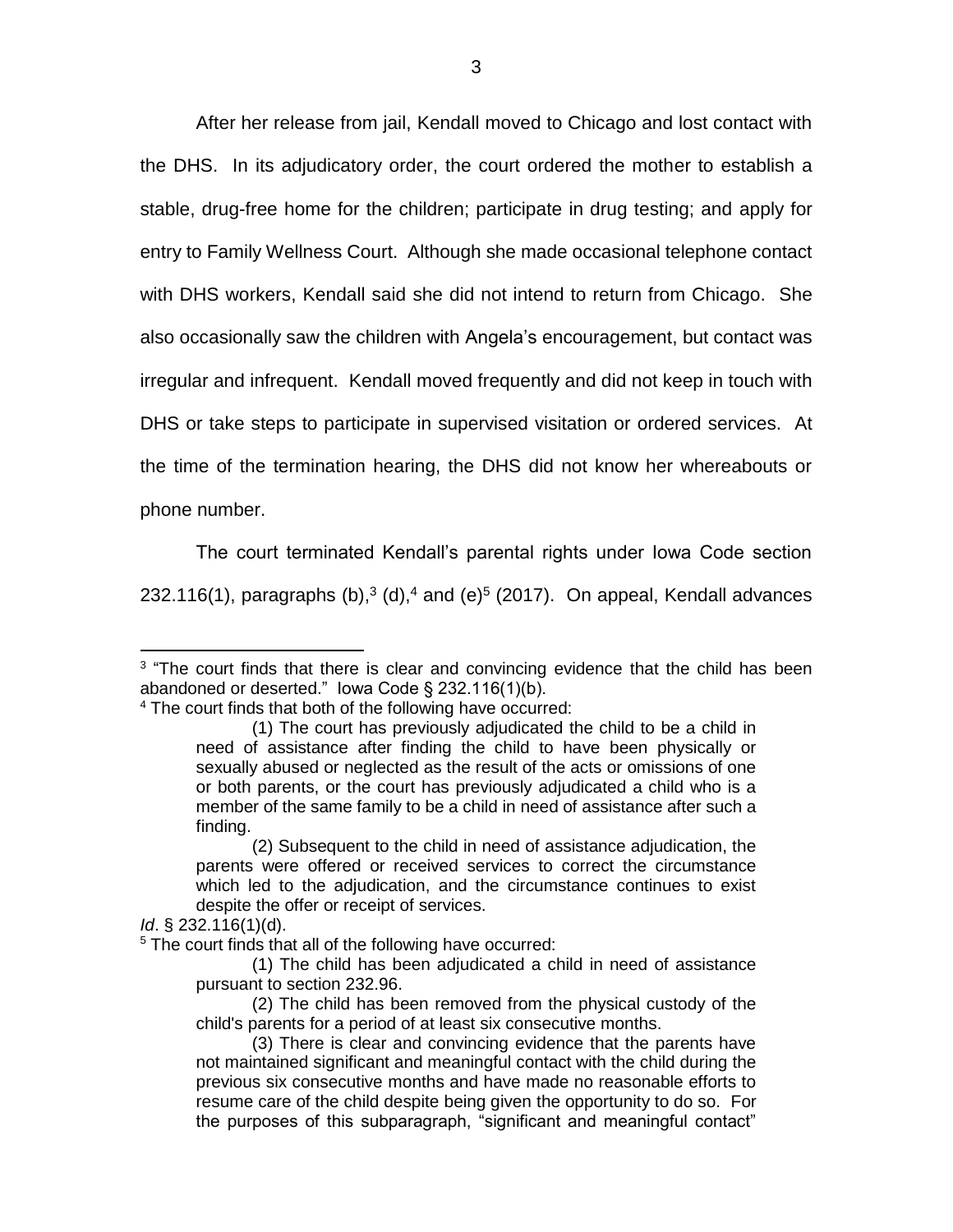three arguments. First, she contends the State did not offer sufficient proof the children could not be returned safely to her home. Kendall appears to contest the grounds for termination under paragraphs (f) or (h) of section 232.116(1), both of which require such proof. But Kendall's parental rights were terminated under the elements set out in paragraphs (b), (d), and (e)—none of which require proof the children could not be returned safely to her home. Because she does not dispute the existence of grounds for termination under paragraphs (b), (d), and (e), we need not discuss them. *See In re P.L.*, 778 N.W.2d 33, 40 (Iowa 2010). Moreover, she has waived any challenge to the sufficiency of those grounds, and we affirm the juvenile court's findings. Iowa R. App. P. 6.903(2)(g)(3); *see Hyler v. Garner*, 548 N.W.2d 864, 870 (Iowa 1996) ("[O]ur review is confined to those propositions relied upon by the appellant for reversal on appeal.").

Next, Kendall contends the DHS did not make reasonable efforts to reunify her family but does not specify what additional efforts she requested before the termination hearing or any she might request now. <sup>6</sup> Kendall told her attorney she

 $\overline{a}$ 

includes but is not limited to the affirmative assumption by the parents of the duties encompassed by the role of being a parent. This affirmative duty, in addition to financial obligations, requires continued interest in the child, a genuine effort to complete the responsibilities prescribed in the case permanency plan, a genuine effort to maintain communication with the child, and requires that the parents establish and maintain a place of importance in the child's life.

*Id.* § 232.116(1)(e).

 $6$  The DHS is required to exert every reasonable effort to return children to their home consistent with their best interests. Iowa Code § 232.102(6)(b). "Reasonable efforts" include services offered to eliminate the need for removal or to make it possible for the children to safely return to the family home. *Id.* While the reasonable-efforts burden rests with DHS, parents also shoulder a responsibility to object if they believe the nature or extent of services is inadequate. *In re L.M.,* 904 N.W.2d 835, 839-40 (Iowa 2017) (emphasizing a parent's objection should be made as early as possible so the juvenile court can order appropriate changes).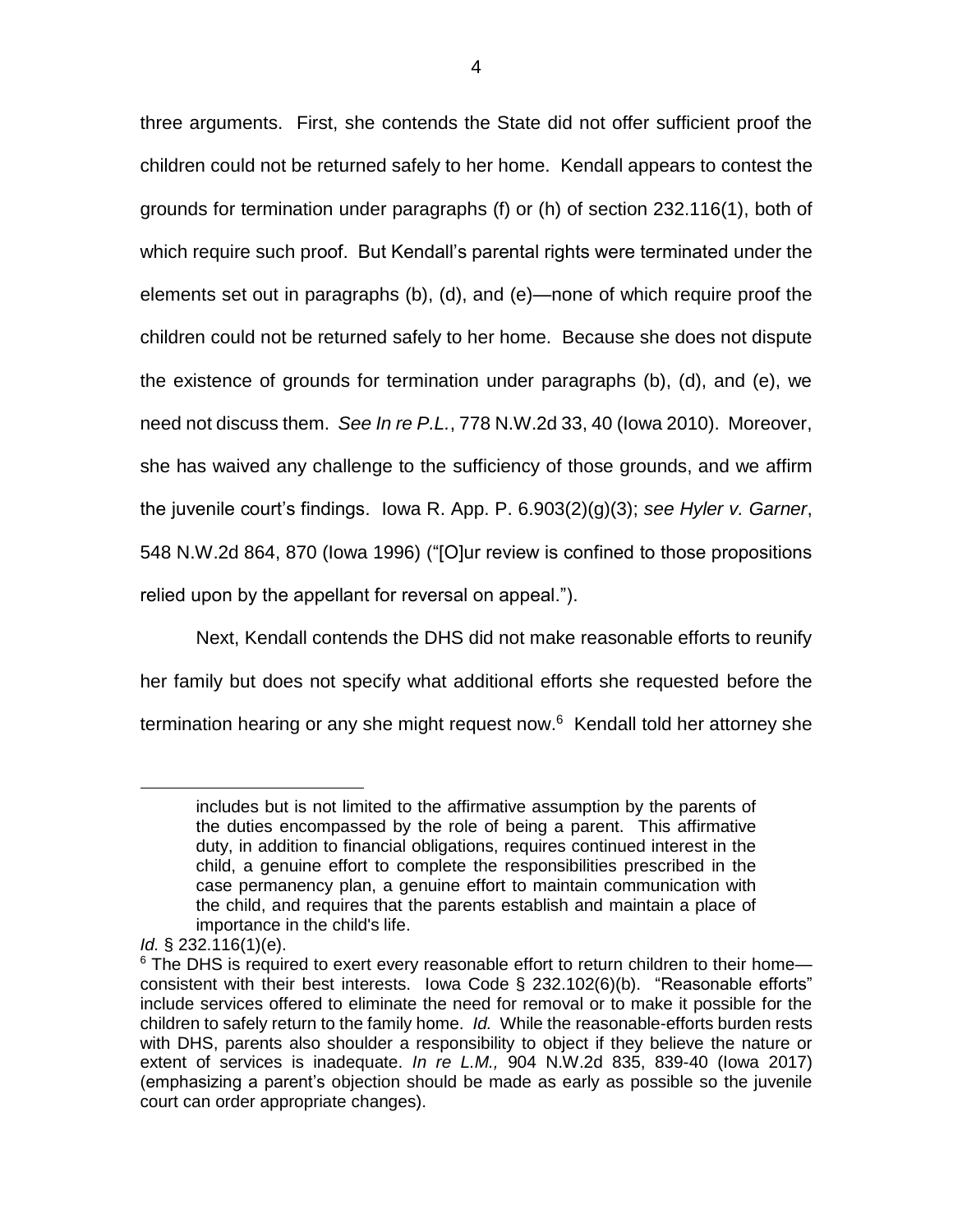didn't take action to reconnect with her children because she had been informed by her sister, Angela, that she already lost her parental rights, which Angela denied. The juvenile court found Angela more credible, and the record is replete with evidence Kendall chose not to cooperate with DHS or participate in services throughout this case for her own reasons, despite reasonable efforts by DHS.

Finally, Kendall contends termination is not in the children's best interests because of the parent-child bond. Kendall claims even if she "may have some shortcomings," the State did not present evidence to suggest she would subject the children to harm. And she asserts the State has not shown she is unable to meet their needs. We disagree with her contentions.

Kendall did not participate in services or otherwise demonstrate to the DHS or the juvenile court that she is capable of parenting these young children. The children are doing well in their aunt's care. K-n.R. has behavioral and developmental delays, but a provider noted Angela appears "able to give him the special attention and skill building he needs." Angela and her husband are willing to adopt the children. Giving "primary consideration" to the children's safety; to the best placement for their long-tern nurturing and growth; and to their physical, mental, and emotional condition and needs; we conclude their best interests are served by termination of Kendall's parental rights. Iowa Code § 232.116(2). Finally, there is no demonstrable bond between Kendall and the children; she has never participated in supervised visitation, and her informal interactions have been sporadic. *See id.* § 232.116(3)(c). The juvenile court found she abandoned the

 $\overline{a}$ 

5